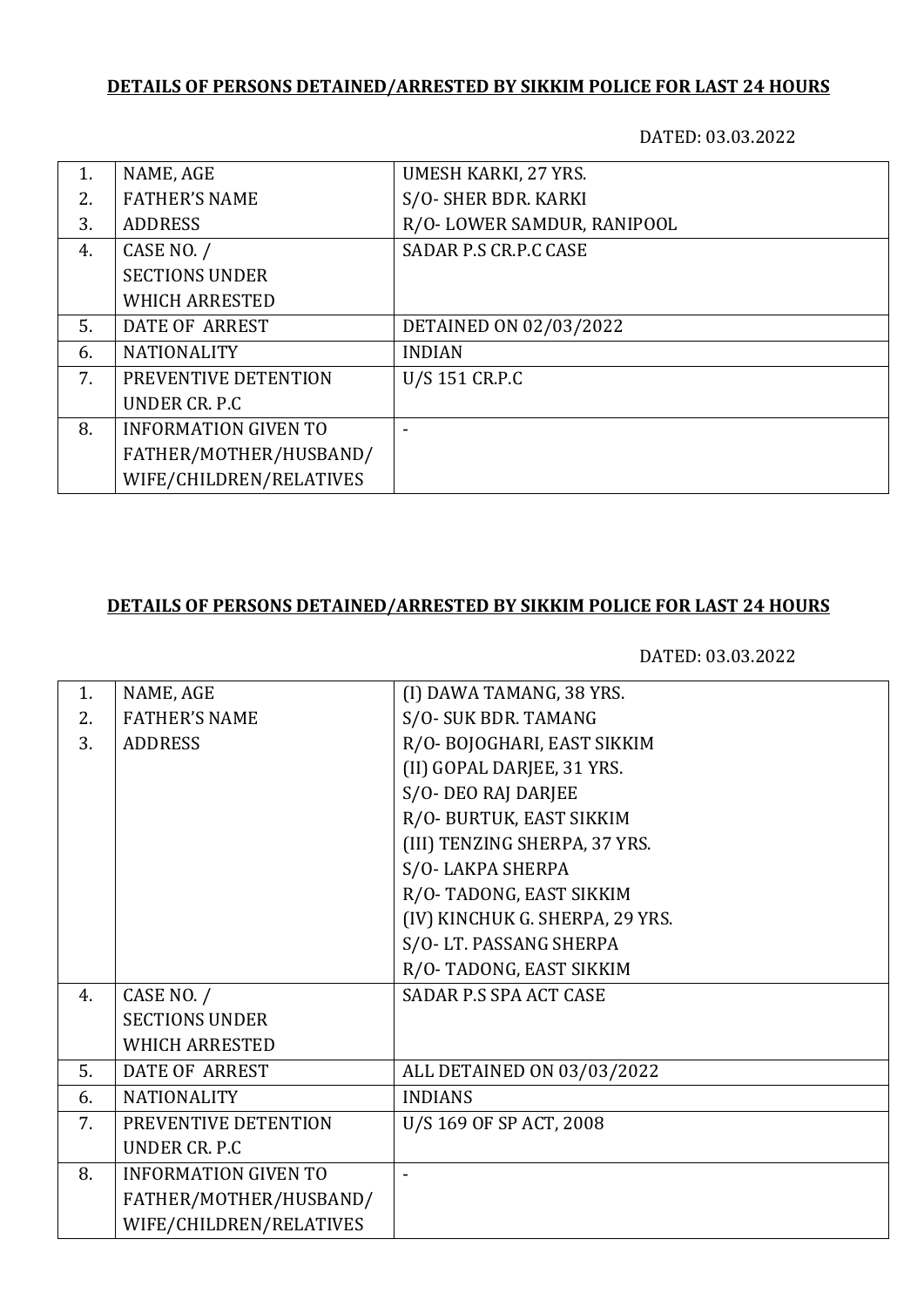## **DETAILS OF PERSONS DETAINED/ARRESTED BY SIKKIM POLICE FOR LAST 24 HOURS**

DATED: 03.03.2022

| NAME, AGE                   | (I) BHOLA LIMBOO, 25 YRS.     |
|-----------------------------|-------------------------------|
| <b>FATHER'S NAME</b>        | S/O-MOHAN BDR. LIMBOO         |
| <b>ADDRESS</b>              | R/O-BURUNG, E/SIKKIM          |
|                             | (II) ABHISHEK DARJEE, 34 YRS. |
|                             | S/O-ARJUN DARJEE              |
|                             | R/O-SINGTAM, E/SIKKIM         |
| CASE NO. /                  | SINGTAM P.S CR.P.C CASE       |
| <b>SECTIONS UNDER</b>       |                               |
| <b>WHICH ARRESTED</b>       |                               |
| <b>DATE OF ARREST</b>       | BOTH DETAINED ON 02/03/2022   |
| <b>NATIONALITY</b>          | <b>INDIANS</b>                |
| PREVENTIVE DETENTION        | U/S 151 CR.P.C                |
| UNDER CR. P.C.              |                               |
| <b>INFORMATION GIVEN TO</b> |                               |
| FATHER/MOTHER/HUSBAND/      |                               |
| WIFE/CHILDREN/RELATIVES     |                               |
|                             |                               |

#### **DETAILS OF PERSONS DETAINED/ARRESTED BY SIKKIM POLICE FOR LAST 24 HOURS**

DATED: 03.03.2022

| 1. | NAME, AGE                   | MANISH DARJEE, 22 YRS.           |
|----|-----------------------------|----------------------------------|
| 2. | <b>FATHER'S NAME</b>        | S/O-AJIT KR. DARJEE              |
| 3. | <b>ADDRESS</b>              | R/O- SUMBUK, S/SIKKIM            |
| 4. | CASE NO. /                  | <b>JORETHANG P.S CR.P.C CASE</b> |
|    | <b>SECTIONS UNDER</b>       |                                  |
|    | <b>WHICH ARRESTED</b>       |                                  |
| 5. | DATE OF ARREST              | DETAINED ON 02/03/2022           |
| 6. | <b>NATIONALITY</b>          | <b>INDIAN</b>                    |
| 7. | PREVENTIVE DETENTION        | U/S 151 CR.P.C                   |
|    | UNDER CR. P.C.              |                                  |
| 8. | <b>INFORMATION GIVEN TO</b> |                                  |
|    | FATHER/MOTHER/HUSBAND/      |                                  |
|    | WIFE/CHILDREN/RELATIVES     |                                  |
|    |                             |                                  |